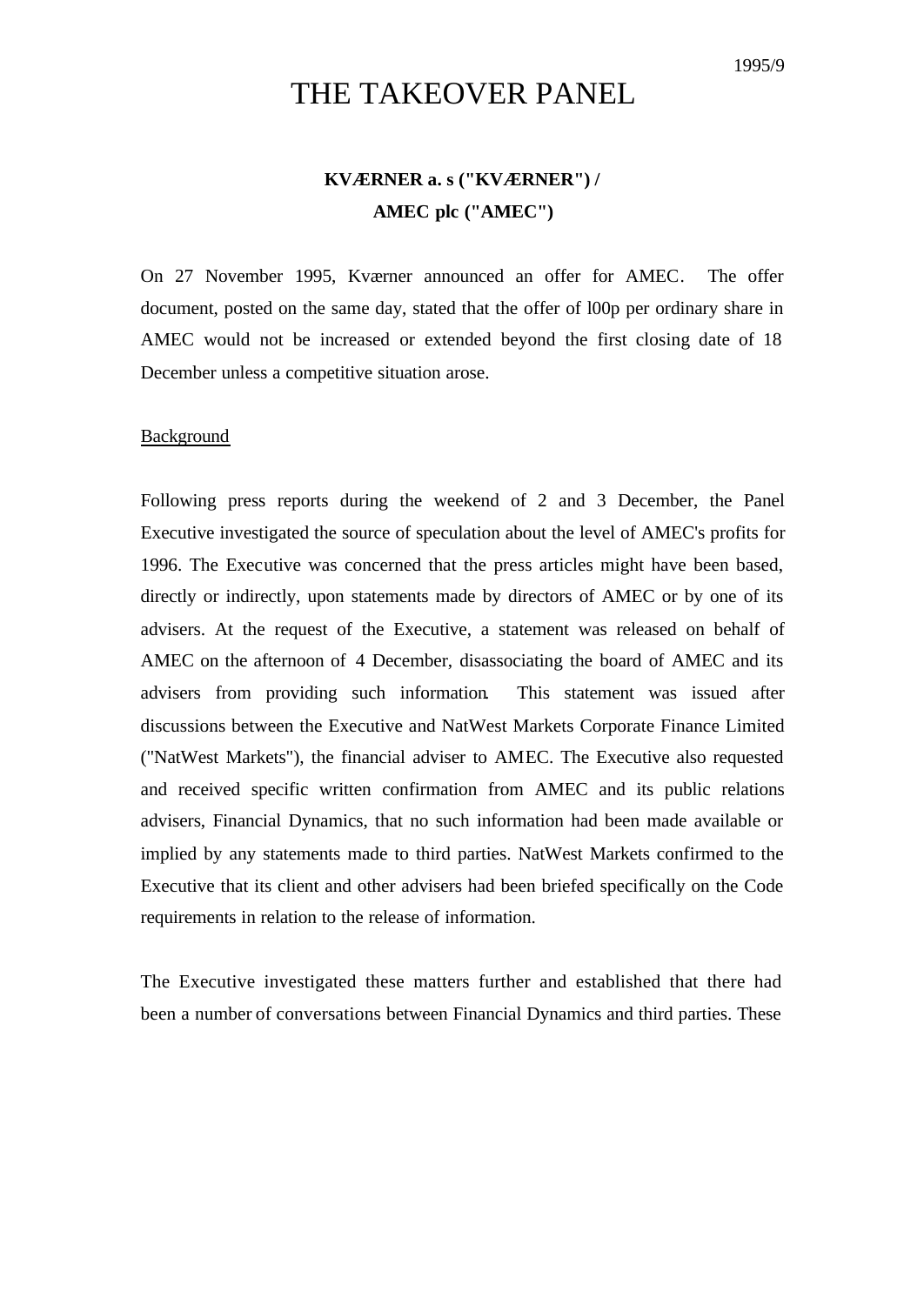conversations generally took place subsequent to meetings between AMEC and these parties.

In one conversation, which took place on 1 December with a representative of a securities firm unconnected with either Kværner or AMEC, a director of Financial Dynamics made certain comments relating to a level of profits for AMEC for the year ending 31 December 1996. Information on 1996 profits would have constituted material new information which was not public and was not capable of being made public without being prepared and reported on in accordance with the strict requirements set out in the Code. The Executive also established during the course of its investigations that AMEC was not proposing to include a profit forecast for 1996 in its defence circular.

The conversation referred to above also included references to unpublished matters relevant to the defence strategy and to the contents of the defence circular which was not due to be issued for several days. It was also suggested that further information regarding the defence strategy might appear in newspapers that weekend, ahead of publication in the defence document.

#### Code issues

As explained in earlier Panel statements on such issues, it is of paramount importance that information released during an offer satisfies the highest standards of accuracy and, further, when information is released, it must be made equally available to all shareholders as nearly as possible at the same time and in the same manner.

Such principles are clearly stated in the Code and apply equally to directors and officials of companies and to all their representatives and advisers. All such parties must take extreme care in discussions, whether formal or informal, with shareholders and with others, such as journalists or